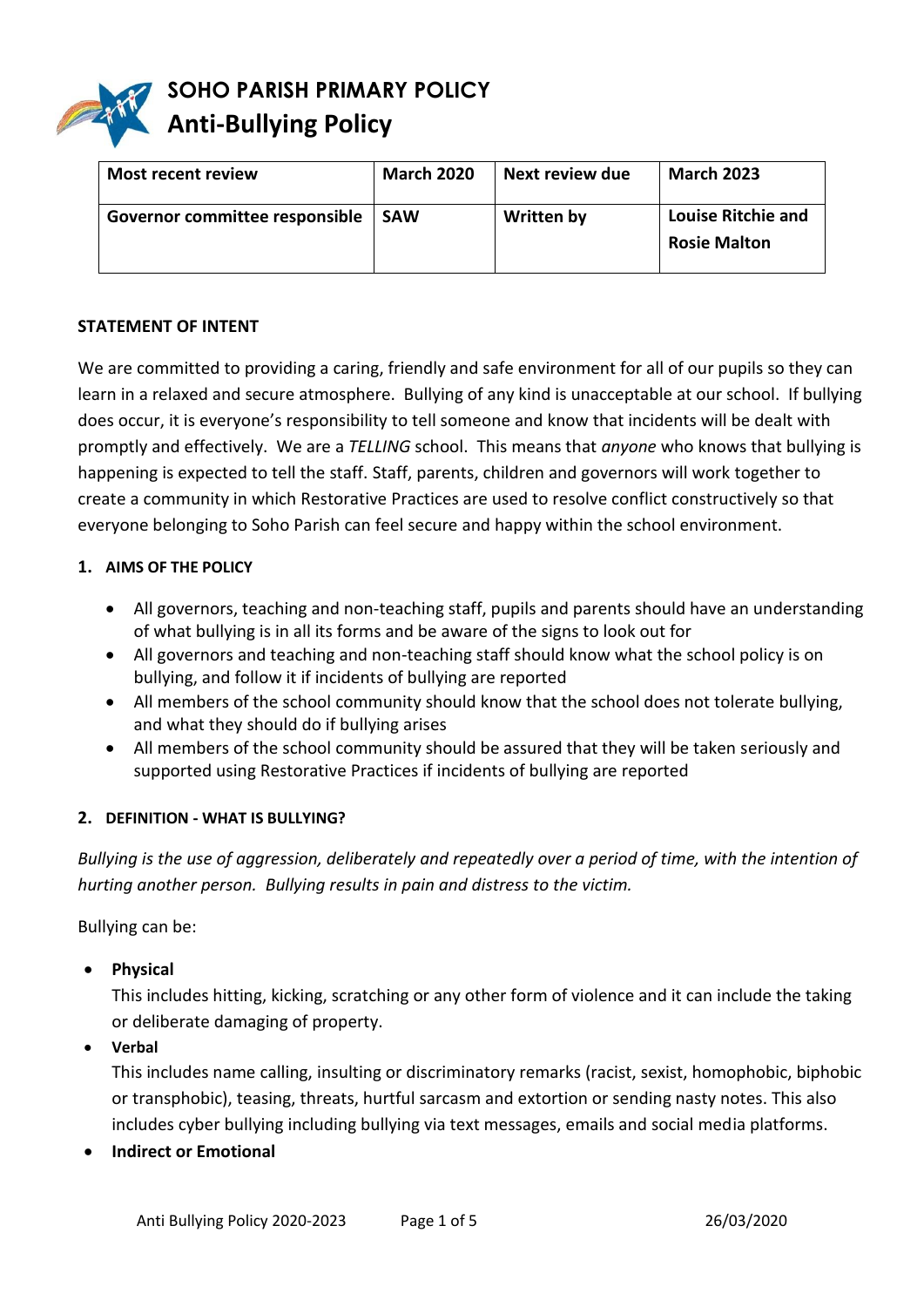This includes ostracising or the spreading of nasty stories about someone and social exclusion of an individual.

Racist, sexist, homophobic, biphobic or transphobic harassment involves the same kind of behaviour directed against someone because of their culture or identity, their gender, gender identity or sexual orientation.

# **3. WHY IS IMPORTANT TO RESPOND TO BULLYING?**

Bullying hurts. No one deserves to be a victim of bullying. Everybody has the right to be treated with respect. Pupils who are bullying need to learn different ways of behaving. We have a responsibility to respond promptly and effectively to issues of bullying. One of our values at Soho Parish is Love. We are kind and we show respect and compassion to others. Therefore, any kind or discrimination, harassment or bullying is not tolerated.

# **4. STRATEGIES FOR IDETIFYING BULLYING**

Bullying can be difficult to identify because it is often subtle, covert and rarely witnessed by adults. However, some of the warning signs are listed below.

A child may indicate by signs or behaviour that he or she is being bullied. Adults should be aware of these possible signs and that they should investigate if a child:

- is frightened of walking to or from school
- changes their usual routine
- is unwilling to go to school (school phobic)
- becomes withdrawn anxious, or lacking in confidence
- starts stammering
- attempts or threatens self-harm or runs away
- cries themselves to sleep at night or has nightmares
- regularly complains of feeling ill in the morning or during the school day
- begins to do poorly in school work
- has possessions which are damaged or "go missing"
- asks for money or starts stealing money
- has unexplained cuts or bruises
- becomes aggressive, disruptive or unreasonable
- is bullying other children or siblings
- stops eating
- is frightened to say what's wrong
- is afraid to use the internet or mobile phone
- is nervous and jumpy when an email or text message is received
- gives improbable excuses for any of the above

Children should also be made are of some of these signs as it is also their responsibility to notice incidents if bullying and report them.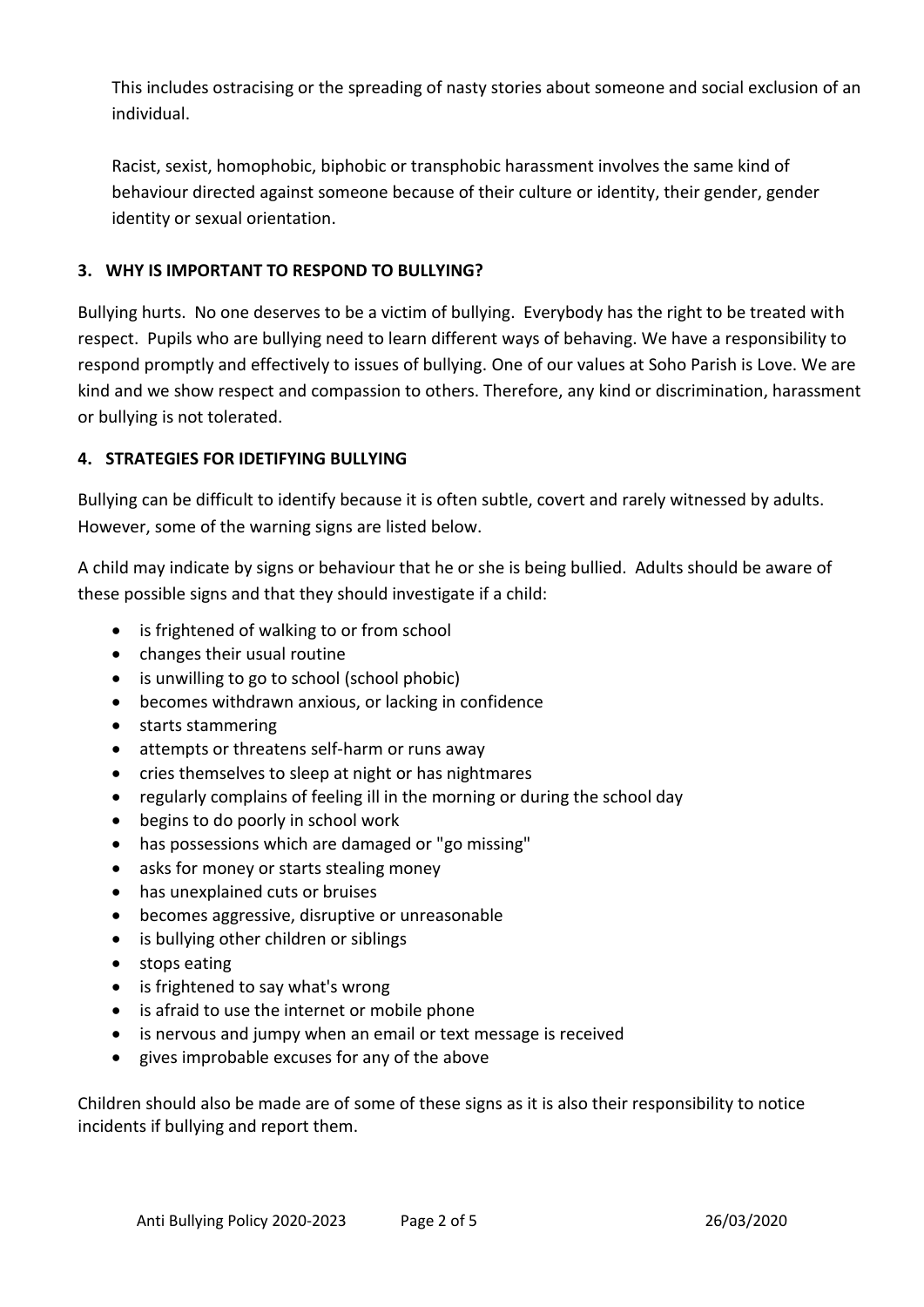There may also be whole school signs that incidents of bullying are occurring. These include:

- Graffiti
- Frequent name calling
- Poor attendance
- Pupils appearing to be afraid
- Many cases of social exclusion
- Pupils being alone at break times
- Pupils not willing to approach adults

## **5. STRATEGIES FOR DEALING WITH BULLYING**

## **5.1 PREVENATIVE STRATEGIES**

At Soho Parish we take a proactive approach to preventing incidents of bullying occurring at our school. Every year children are taught about the causes, signs and consequences of bullying through our well planned PSHE curriculum. They are also spoken to about what to do and who to tell if someone is or they themselves are bullied and this is supported by an annual visit from the NSPCC.

Every year in the Summer Term we hold a Healthy Minds Week that incorporates Friendship Week (our version of Anti-Bullying Week.) As part of this event children learn, amongst other things, about the impact of bullying on people's mental health, what it means to be a good friend and ways in which they can spread happiness in their school and wider community.

## **5.2 PROCEDURES FOR INCIDENTS OF BULLYING**

- Pupils and/or parents should report any bullying incidents to a member of staff
- Staff must always report allegations of bullying as soon as possible to the Head Teacher (or Deputy in her absence)
- The Head Teacher will ensure that all allegations of bullying are fully investigated
- The teachers and support staff linked to the involved children will be made are of the possible incident, if appropriate, so that they can give any feedback and monitor the situation
- Where there is evidence that bullying has taken place, or in the absence of concrete evidence, the Head Teacher or senior member of staff judges it likely that bullying has taken place, the parents of all pupils directly involved should be informed and will be asked to come in to a meeting to discuss the problem
- If necessary and appropriate, police will be consulted
- The Head Teacher or senior member of staff will then decide what action should be taken to ensure the bullying is stopped quickly
- Action will be planned to help the bully (or bullies) change their behaviour using Restorative Practices
- The Head Teacher will ensure the victim receives support (usually from the Learning Mentor) if appropriate
- Serious incidents of bullying will be recorded on CPOMS
- Relationships between the children involved will, from that point on, be carefully monitored and all parties involved will be checked in with regularly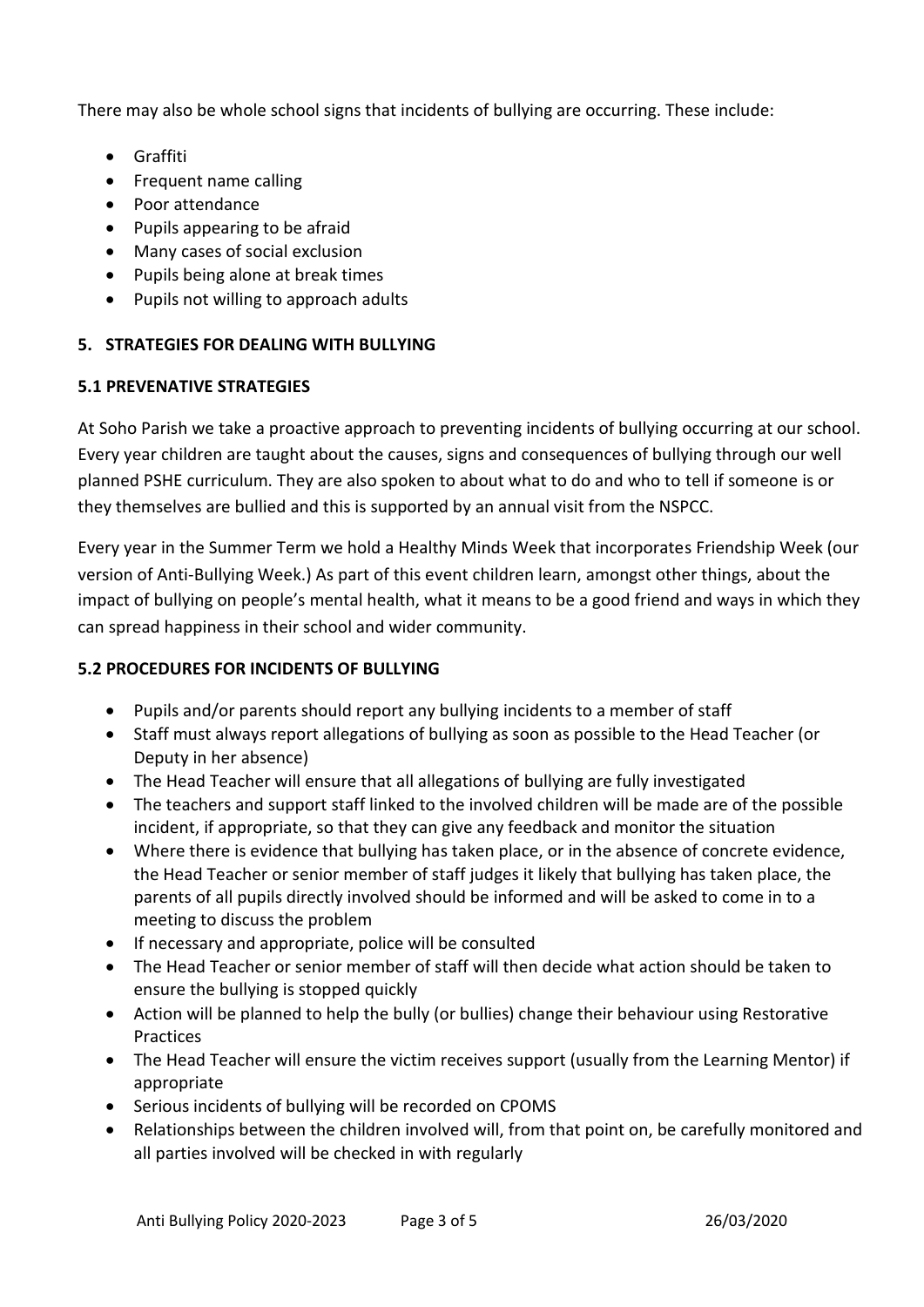If appropriate, Restorative Practices will be used to repair the relationship and re integrate the bully or bullies back into the community

# **6. WORKING IN PARTNERSHIP WITH PARENTS**

At Soho Parish we believe in the importance of working in partnership with parents. As such, we ensure that our staff understand the value in meeting and communicating with parents regularly to discuss any concerns. Parents should make contact with the class teacher initially whenever they have any concerns. The class teacher may decide to involve colleagues in any discussions depending on the nature of the concerns, e.g. Pastoral Leader or Learning Mentor for behaviour incidents, SENDCO for SEN. When responding to parents, it is important to listen to and record concerns raised on CPOMS. In order to prevent a misunderstanding, staff are encouraged to read back any concerns as they understand them. Parents should be reassured and explained to that an investigation will take place. Under no circumstances should a parent be informed of an outcome prior to the member of staff investigating the incident(s) further with a member of SLT.

# **7. ROLES AND RESPONSABILITIES**

## **7.1 Staff**

It is the collective responsibility of all members of staff including all teaching and non-teaching members to:

- Report any concerns around incidents which negatively affect the health or wellbeing of any child in school to the Head Teacher immediately
- Encourage and promote anti-bullying and friendship through our core values: Love, Courage, Individuality and Community
- Listen to any child or parent who has concerns related to bullying and take these concerns seriously
- Follow the procedures outlined in this policy when dealing with any suspected incidents of bullying

## **7.2 Senior Leadership Team**

It is the responsibility of the Senior Leadership Team to:

- Ensure that this policy is implemented in school and shared with all stake holders
- Promote anti-bullying and friendship in various ways and make sure other members of staff are doing the same
- Report any incidents or issues that are relevant to the governors when necessary
- Support members of staff in dealing with bullying incidents and meet with parents as necessary to support the actions of staff members
- Keep accurate records of any incidents of bullying on CPOMS
- Ensure any parents of children involved in incidents of bullying are made fully aware of any instances and the follow up to them